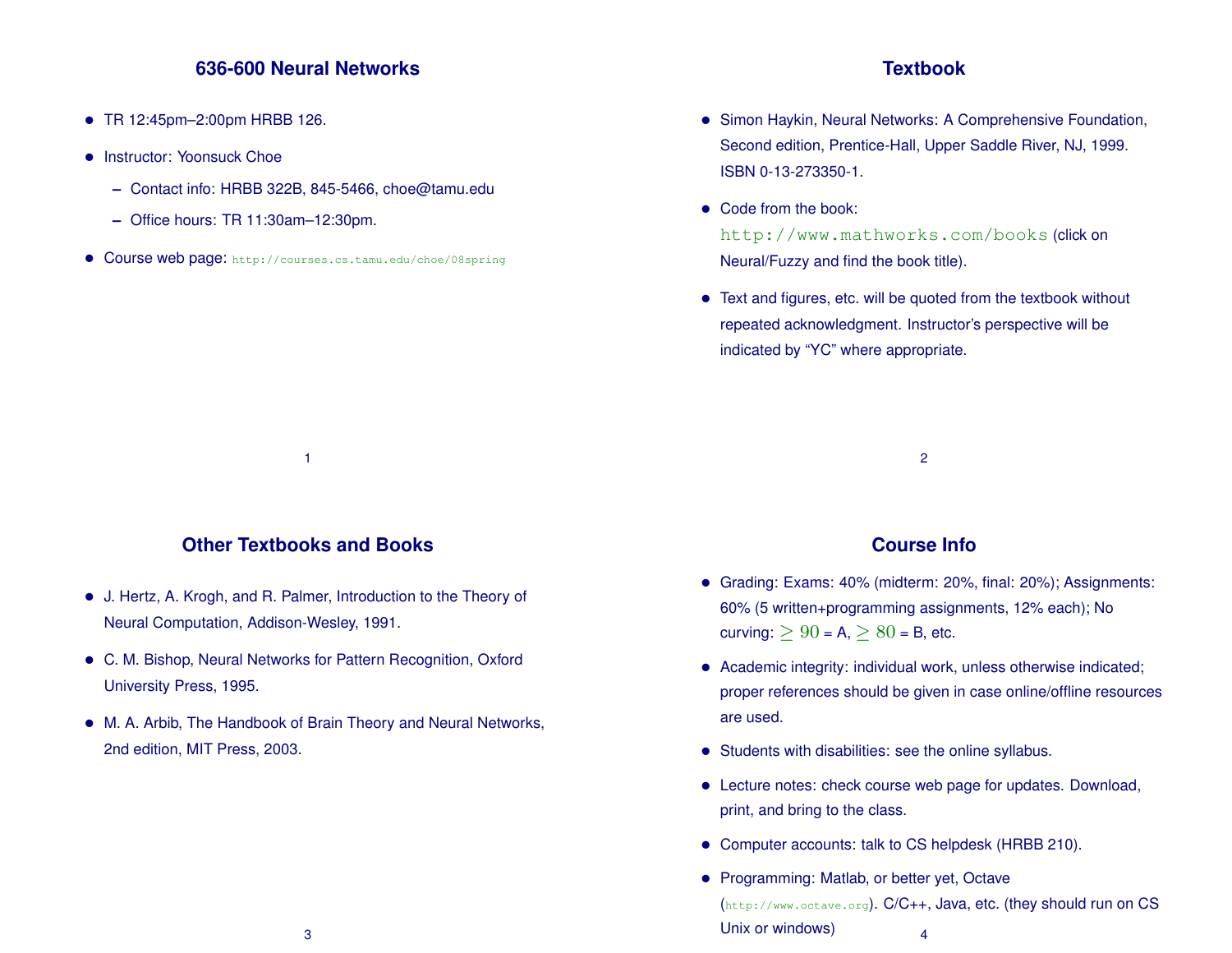#### **Relation to Other Courses**

Some overlaps:

- Machine learning: neural network component, reinforcement learning
- Pattern analysis: PCA, support-vector machines, radial basis functions(?)
- (Relatively) unique to this course: neurodynamics, committee machines, information theoretic models, recurrent networks, etc.

#### **Neural Networks in the Brain**

- Human brain "computes" in an entirely different way from conventional digital computers.
- The brain is highly complex, nonlinear, and parallel.
- Orgnization of neurons to perform tasks much faster than computers. (Typical time taken in visual recognition tasks is 100–200 ms.)
- Key features of the biological brain: **experience** shapes the wiring through **plasticity**, and hence **learning** becomes the central issue in neural networks.

#### **Neural Networks as an Adaptive Machine**

5

A neural network is a massively parallel distributed processor made up of simple processing units, which has a natural propensity for storing experimental knowledge and making it available for use.

Neural networks resemble the brain:

- Knowledge is acquired from the environment through a **learning process**.
- Inerneuron **connection strengths**, known as synaptic weights, are used to store the acquired knowledge.

Procedure used for learning: **learning algorithm**. Weights, or even the topology can be adjusted.

## **Benefits of Neural Networks**

6

- 1. **Nonlinearity:** nonlinear components, distributed nonlinearity
- 2. **Input-output mapping**: supervised learning, nonparametric statistical inference (model-free estimation, no prior assumptions),
- 3. **Adaptivity:** either retain or adapt. Can deal with nonstationary environments. Must overcome *stability-plasticity dillema*.
- 4. **Evidential response:** decision plus *confidence* of the decision can be provided.
- 5. **Contextual information:** Every neuron in the network potentially influences every other neuron, so contextual information is dealt with naturally.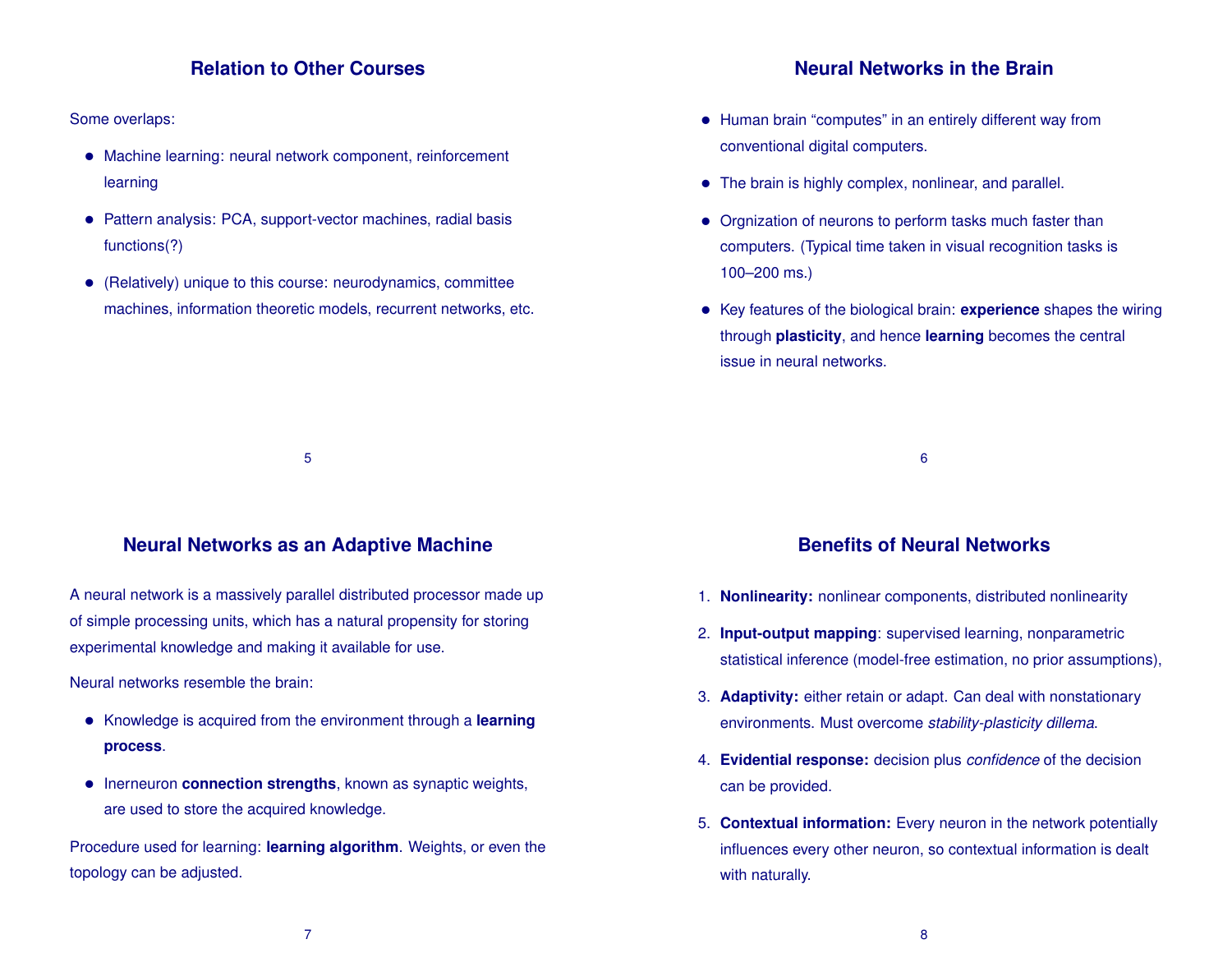### **Benefits of Neural Networks (cont'd)**

- 6. **Fault tolerance:** performance degrades gracefully.
- 7. **VLSI implementability:** network of simple components.
- 8. **Uniformity of analysis and design:** common components (neurons), sharability of theories and learning algorithms, and seamless integration based on modularity.
- 9. **Neurobiological analogy:** Neural nets motivated by neurobiology, and neurobiology also turning to neural networks for insights and tools.

#### **Human Brain**

Stimulus  $\rightarrow$  Receptors  $\Leftrightarrow$  Neural Net  $\Leftrightarrow$  Effectors  $\rightarrow$  Response Arbib (1987)

- Pioneer: Santiago Ramón y Cajál, a Spanish neuroanatomist who introduced *neurons* as a fundamental unit of brain function.
- Neurons are slow:  $10^{-3}s$  per operation, compared to  $10^{-9}s$  of modern CPUs.
- Huge number of neurons and connections:  $10^{10}$  neurons,  $6 \times 10^{13}$  connetions in human brain.
- $\bullet~$  Highly energy efficient:  $10^{-16}J$  in the brain vs.  $10^{-6}J$  in modern computers.

10

#### **The Neuron and the Synapse**

9



- Synapse: where two neurons meet.
- Presynaptic neuron: source
- Postsynaptic neuron: target
- Neurotransmitters: molecules that cross the synapse (positive, negative, or modulatory effect on postsynaptic activation)
- Dendrite: branch that receive input
- Axon: branch that sent output (spike, or action potential traverses the axon and triggers neurotransmitter release at axon terminals).



## **Structural Organization of the Brain**

Small to large-scale organizations

- Molecules, Synapses, Neural microcircuits
- Dendritic trees, Neurons
- Local circuits
- Interregional circuits: pathways, columns, topographic maps
- Central nervous system

11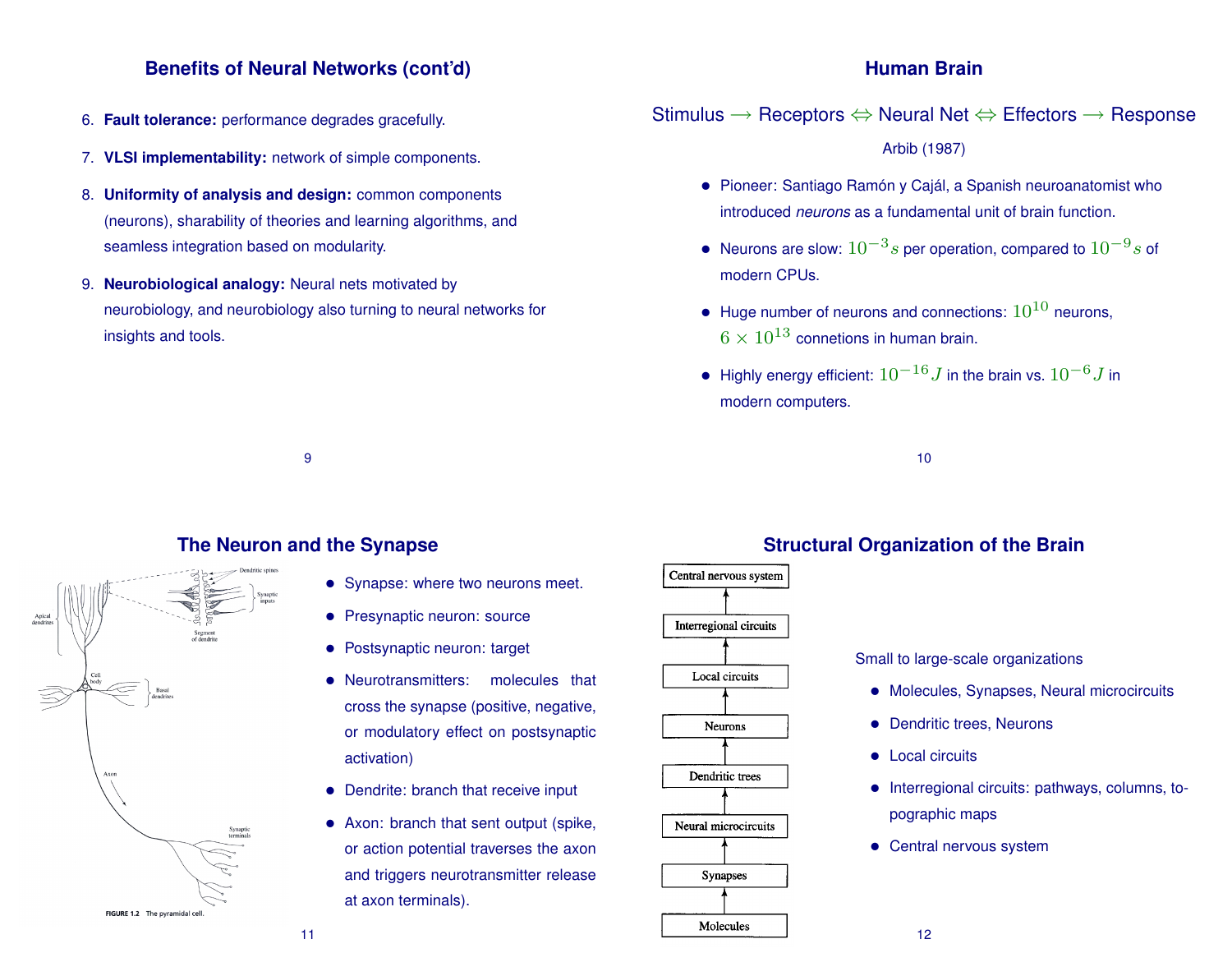## **Cytoarchitectural Map of the Cerebral Cortex**



Map-like organization:

- Bordmann's cytoarchitectural map of the cerebral cortex.
- Area 17, 18, 19: visual cortices
- Area 41, 42: auditory cortices
- Area 1, 2, 3: somatosensory cortices (bodily sensation)

13



Neuron: informaiton processing unit fundamental to neural network operation.

- Synapses with associated **weights**:  $j$  to  $k$  denoted  $w_{ki}$ .
- Summing junction:  $u_k = \sum_{j=1}^m w_{kj}x_j$
- Activation function:  $y_k = \phi(u_k + b_k)$
- $\bullet\,$  Bias  $b_k\colon v_k=u_kb_k,$  or  $v_k=\sum_{j=0}^m w_{kj}x_j$  (in the right figure) 15

## **Topographic Maps in the Cortex**



- Nearby location in the stimulus space are mapped to nearby neurons in the cortex.
- Thus, it is like a map of the sensory space, thus the term *topographic* organization.
- Many regions of the cortex are organized this way: visual (V1), auditory (A1), and somatosensory (S1) cortices.





## **Activation Functions**

Threshold unit:

$$
\phi(v) = \begin{cases} 1 & \text{if } v \ge 0 \\ 0 & \text{if } v < 0 \end{cases}
$$

• Piece-wise linear:

$$
\phi(v) = \begin{cases} 1 & \text{if } v \ge +\frac{1}{2} \\ v & \text{if } +\frac{1}{2} > v > -\frac{1}{2} \\ 0 & \text{if } v \le -\frac{1}{2} \end{cases}
$$

• Sigmoid: logistic function  $(a: slope \text{ parameter})$ 

$$
\phi(v) = \frac{1}{1 + \exp(-av)}
$$

It is differentiable:  $\phi'(v) = a\phi(v)(1 - \phi(v)).$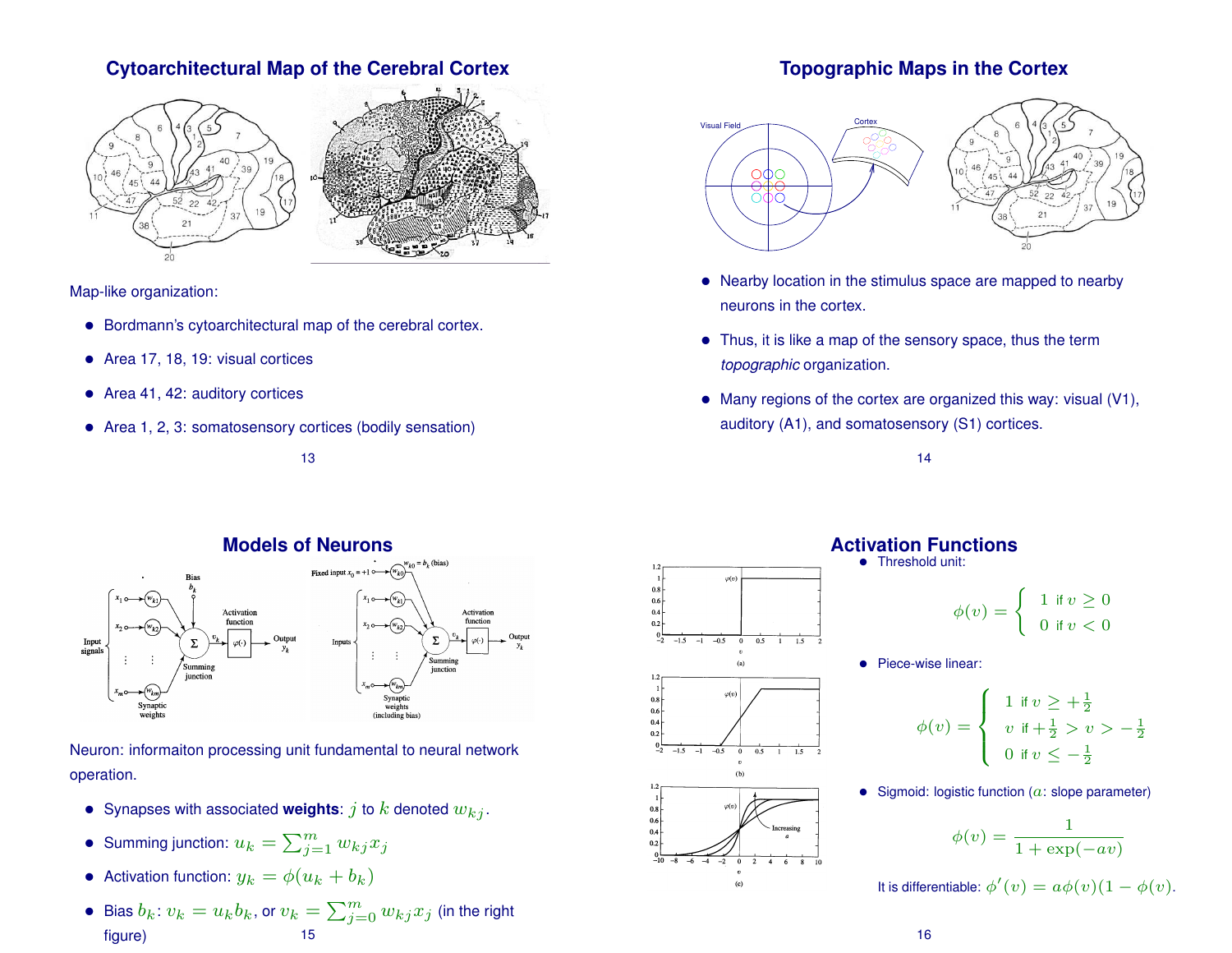#### **Other Activation Functions**

• Signum function:

$$
\phi(v) = \begin{cases} 1 & \text{if } v > 0 \\ 0 & \text{if } v = 0 \\ -1 & \text{if } v < 0 \end{cases}
$$

• Sign function:

$$
\phi(v) = \begin{cases} 1 & \text{if } v \ge 0 \\ -1 & \text{if } v < 0 \end{cases}
$$

• Hyperbolic tangent function:

$$
\phi(v) = \tanh(v)
$$

yi  $y_j$  $y_k = y_i + y_j$ xj w<sub>kj</sub>  $x_j \sim y_k = w_{kj} x_j$  $y_k = \phi(x_j)$ φ()  $=\phi(x)$ ) xj  $x_i$ xj

**Signal-flow Graphs**

17

- Nodes and links
- Links: synaptic links and activation links.
- Incoming edges: summation
- Outgoing edges: replication

Architectureal graph simplifies the above and abstracts out internal neuronal function.

#### **Stochastic Models**

- Instead of deterministic activation, stochastic activation can be done.
- $x$ : state of neuron (+1 or -1);  $P(v)$ : probability of firing.

$$
x = \begin{cases} +1 & \text{with probability } P(v) \\ -1 & \text{with probability } 1 - P(v) \end{cases}
$$

• Typical choice of  $P(v)$ :

$$
P(v) = \frac{1}{1 + \exp(-v/T)}
$$

where T is a pseudotemperature. When  $T \to 0$ , the neuron becomes deterministic.

• In computer simulations, use the **rejection method**.

18

## **Definition of a Neural Network**

An information processing system that has been developed as a generalization of mathematical models of human cognition or neurobiology, based on the assumptions that

- Information processing occurs at many simple elements called neurons.
- Signals are passed between neurons over connection links.
- Each connection link has an associated weight, which typically multiplies the signal transmitted.
- Each neuron applies an activation function (usually non-linear) to its net input (sum of weighted input signals) to determine its output signal.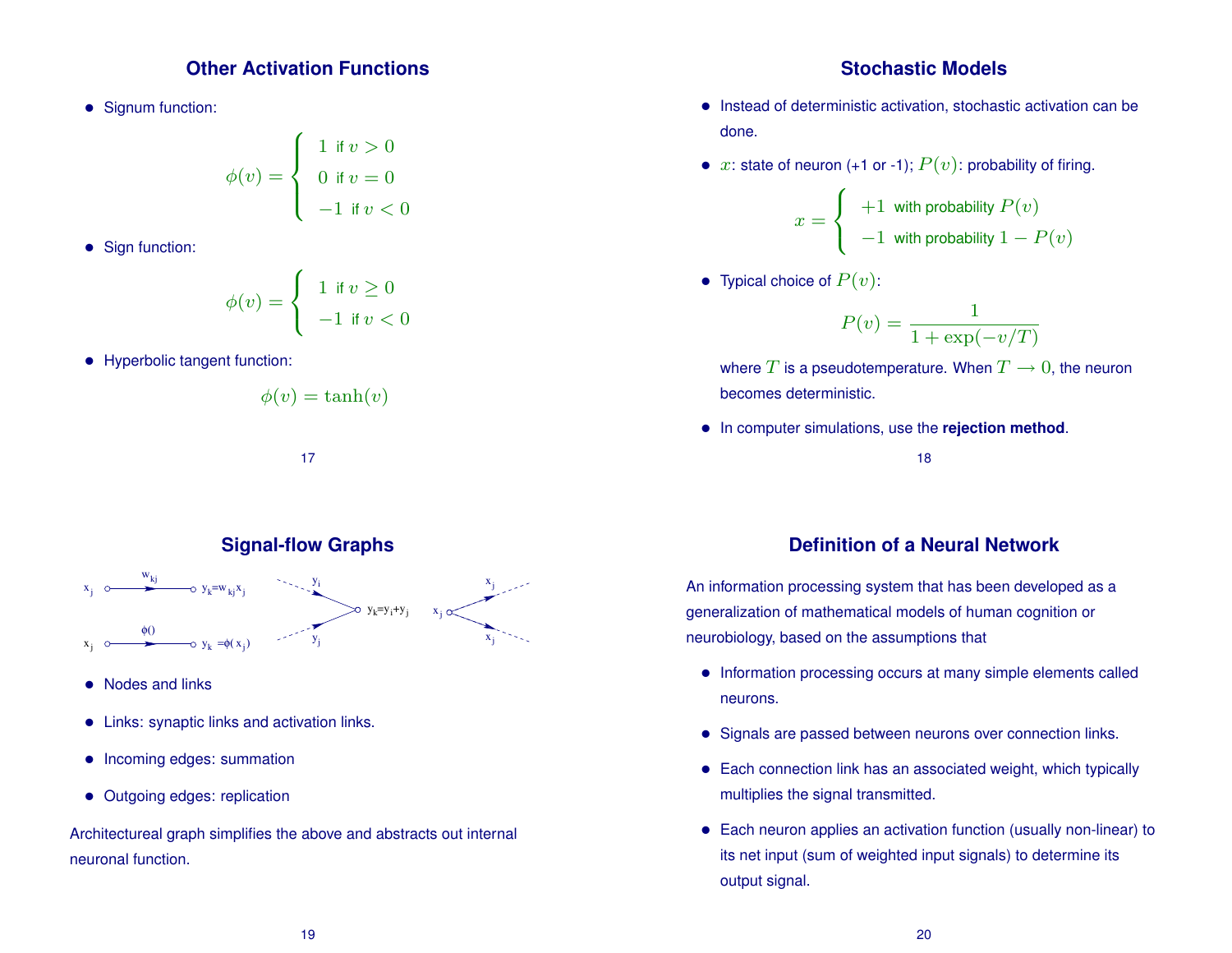## **Signal-flow Graph Example: Exercise**



• Turn the above into a signal-flow graph.

#### **Feedback**



Feedback gives dynamics, and it is found in almost every part of the nervous system in every animal.

$$
y_k(n) = A[x'_j(n)](1)
$$
  

$$
x'_j(n) = x_j(n) + B[y_k(n)](2)
$$

From (1) and (2), we get

$$
y_k(n) = \frac{A}{1 - AB} [x_j(n)]
$$

where A/(1 − AB) is called the *closed-loop operator* and AB the *open loop operator.* Note that  $BA \neq AB$ .

22

## **Feedback (cont'd)**

21

$$
x_j(n) \xrightarrow{\qquad x_j'(n) \qquad w \qquad y_k(n)}
$$

Substituting  $w$  for  $A$  and unit delay operator  $z^{-1}$  for  $B$ , we get

$$
\frac{A}{1 - AB} = \frac{2}{1 - wz - 1} = w(1 - wz^{-1})^{-1}.
$$

Using binomial expansion, we get

$$
\frac{A}{1 - AB} = w(1 - wz^{-1})^{-1} = w \sum_{l=0}^{\infty} w^l z^{-l}.
$$

From this, we get

**With** 

$$
y_k(n) = w \sum_{l=0}^{\infty} w^l z^{-l} [x_j(n)].
$$
  

$$
z^{-l} [x_j(n)] = x_j(n-l), y_k(n) = \sum_{l=0}^{\infty} w^{l+1} x_j(n-l).
$$

## **Feedback (cont'd)**

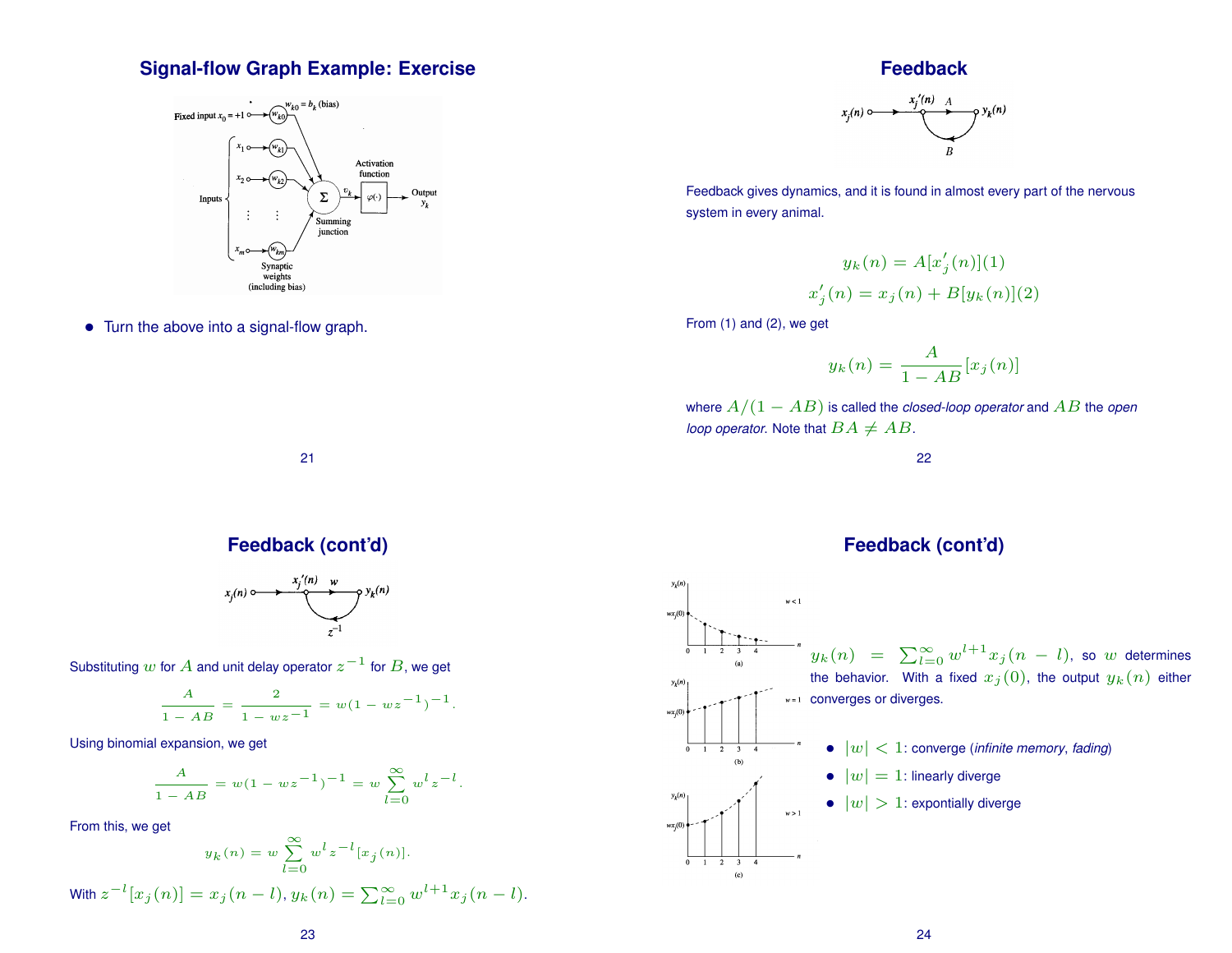#### **Network Architectures**

The connectivity of a neural network is intimately linked with the learning algorithm.

- Single-layer feedforward networks: one input layer, one layer of computing units (output layer), acyclic connections.
- Multilayer feedforward networks: one input layer, one (or more) hidden layers, and ont output layer. With more hidden layers, higher-order statistics can be processed.
- Recurrent networks: feedback loop exists.

Layers can be *fully connected* or *partially connected*.

25

## **Design of Neural Networks**

- Select architecture, and gather input samples and train using a learning algorithm (**learning** phase).
- Test with data not seen before (**generalization** phase).
- So, it is *data-driven*, unlike conventional programming.

## **Knowledge Representation**

*Knowledge refers to stored information or models used by a person or a machine to interpret, predict, and appropriately respond to the outside world.*

- What information is actually made explicit.
- How the information is physically encoded for subsequent use.

Knowledge of the world consists of two kinds of information:

- The known world state: what is and what has been known prior informaiton.
- Observations (measurements) of the world, obtained by sensors (they can be noisy). They provide *examples*. Examples can be *labeled* or *unlabeled*.

26

## **Design of Representations**

- 1. Similar inputs from similar classes should produce similar representations, leading to classification into the same category.
- 2. Items to be categorized as separate classes should be given widely different representations in the network.
- 3. If a particular feature is important, a larger number of neurons should be involved in the representation of the item in the network.
- 4. Prior information and invariances should be built into the design of a neural network with a *specialized structure*: biologically plausible, fewer free parameters, faster information transfer, and lower cost in building the network.